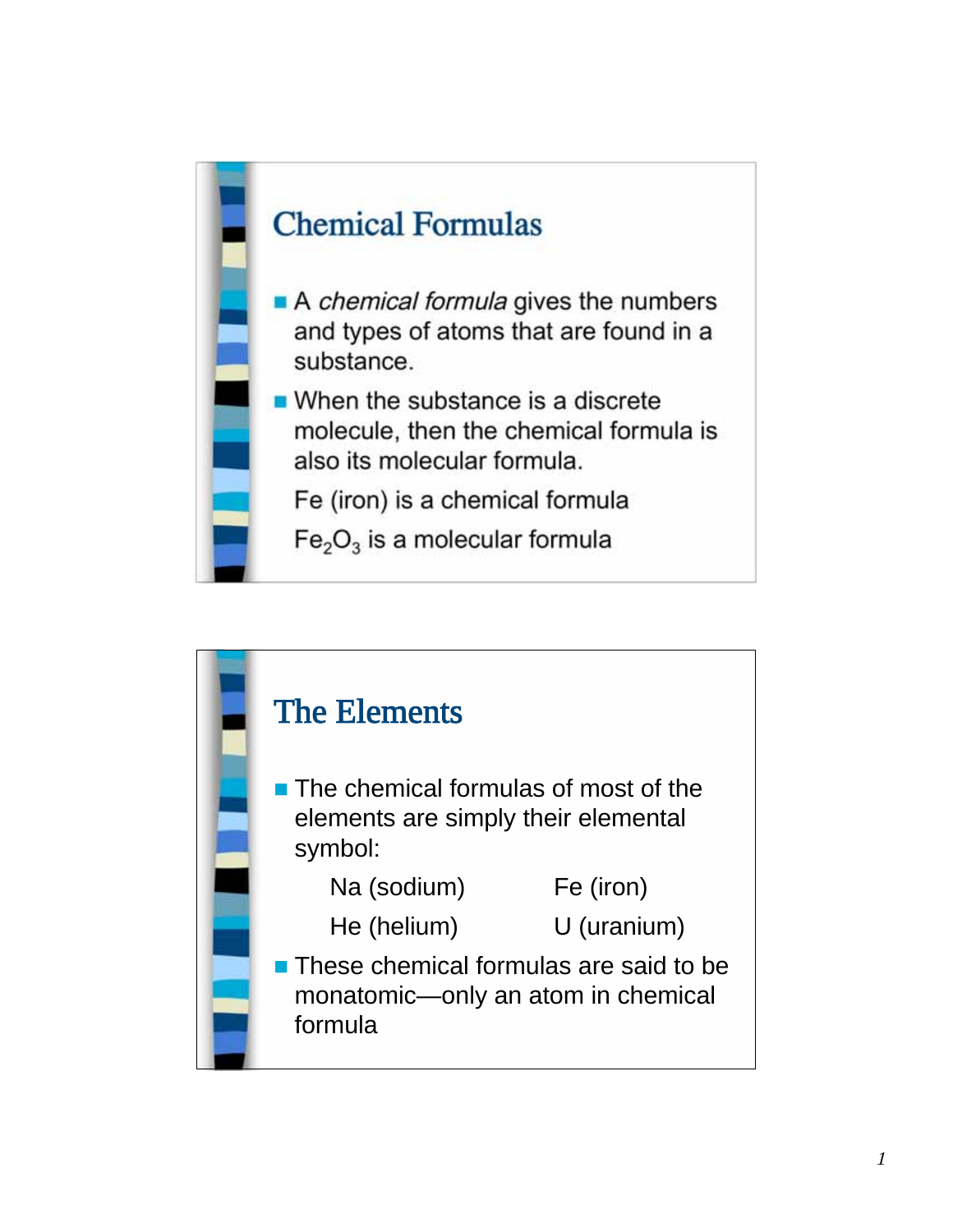

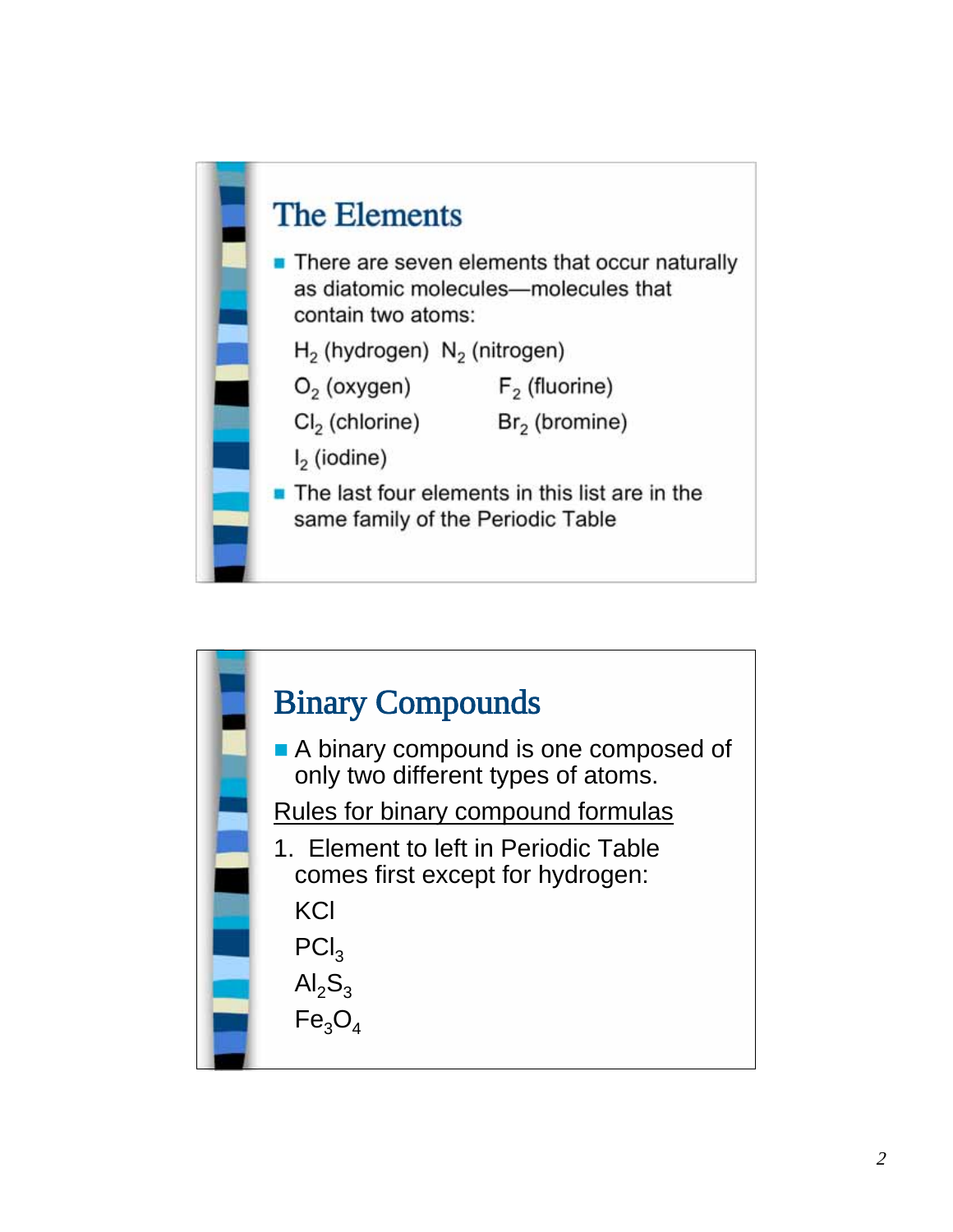

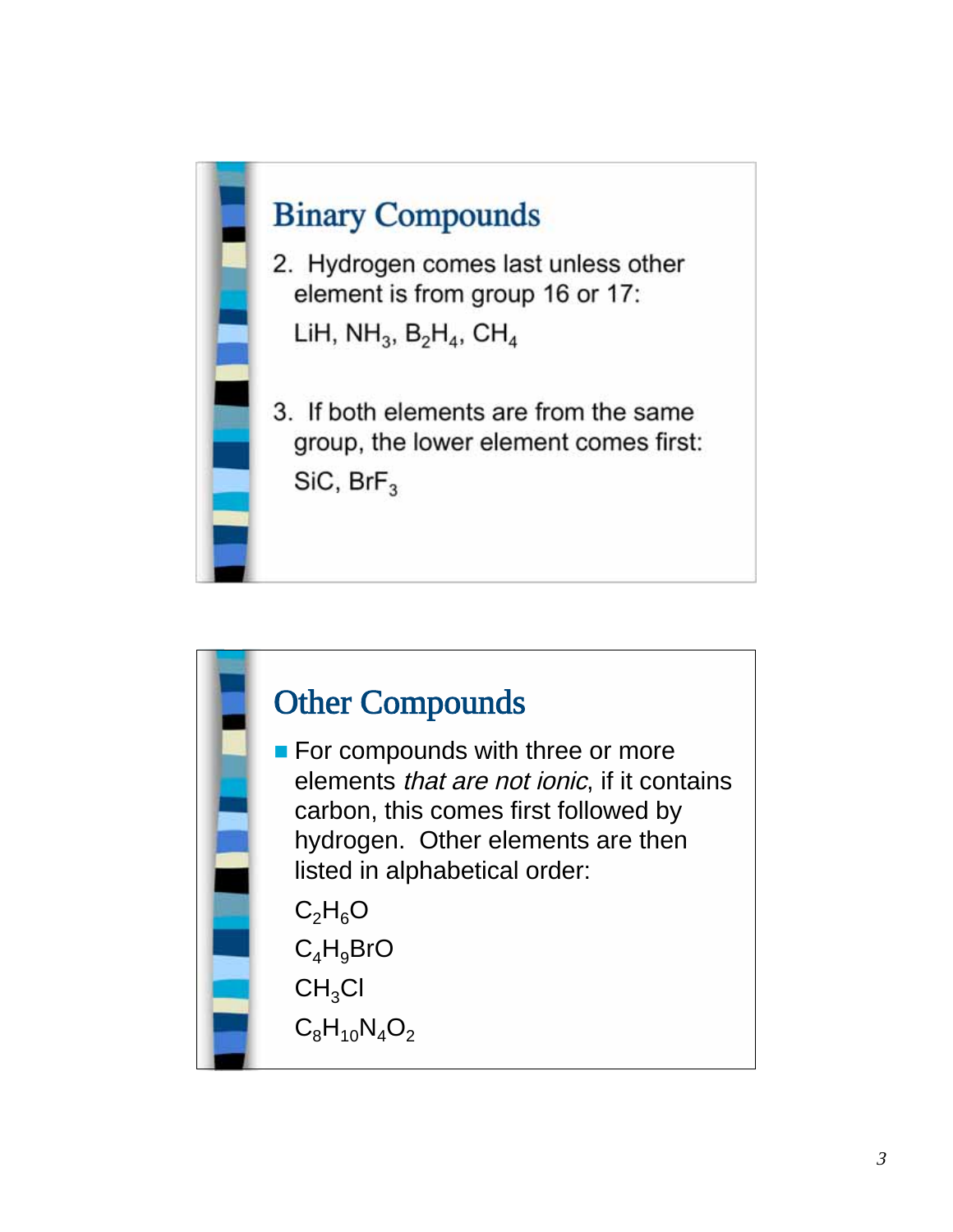## Other Compounds

 $\blacksquare$  However, the preceding rule is often ignored when writing organic formulas (molecules containing carbon, hydrogen, and maybe other elements) in order to give a better idea of how the atoms are connected:

 $C_2H_6O$  is the molecular formula for ethanol, but nobody ever writes it this way—instead the formula is written  $C_2H_5OH$  to indicate one H atom is connected to the O atom.

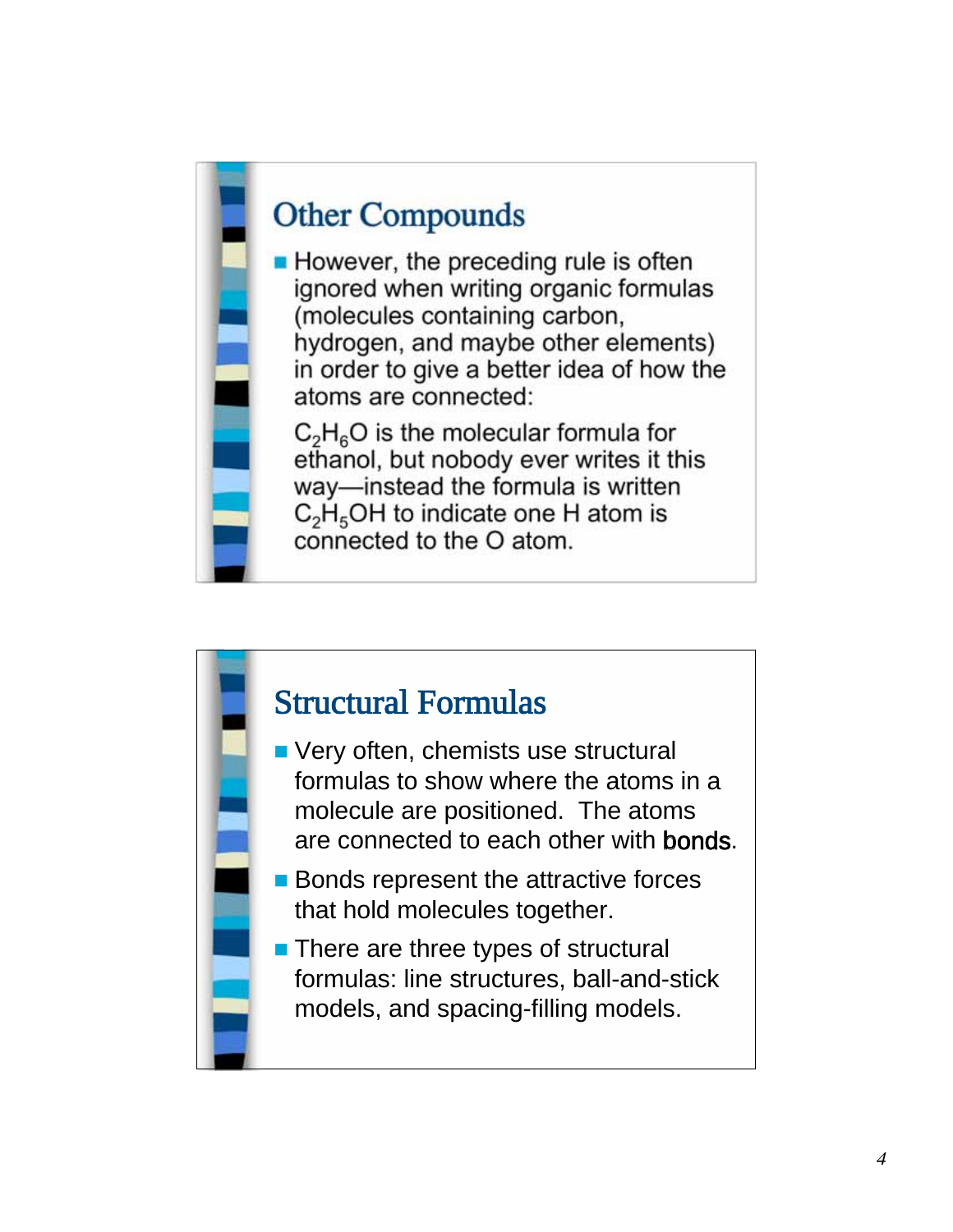

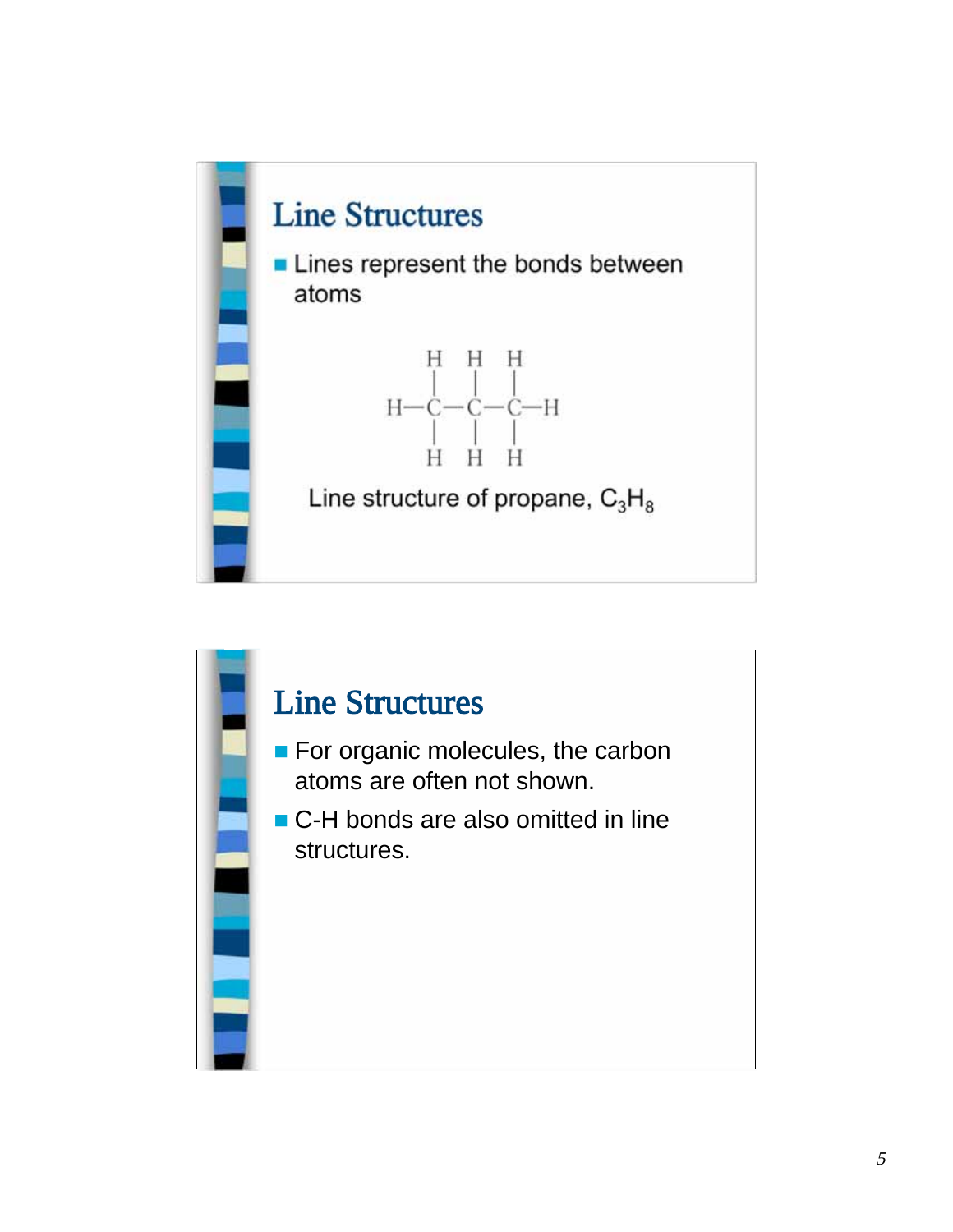

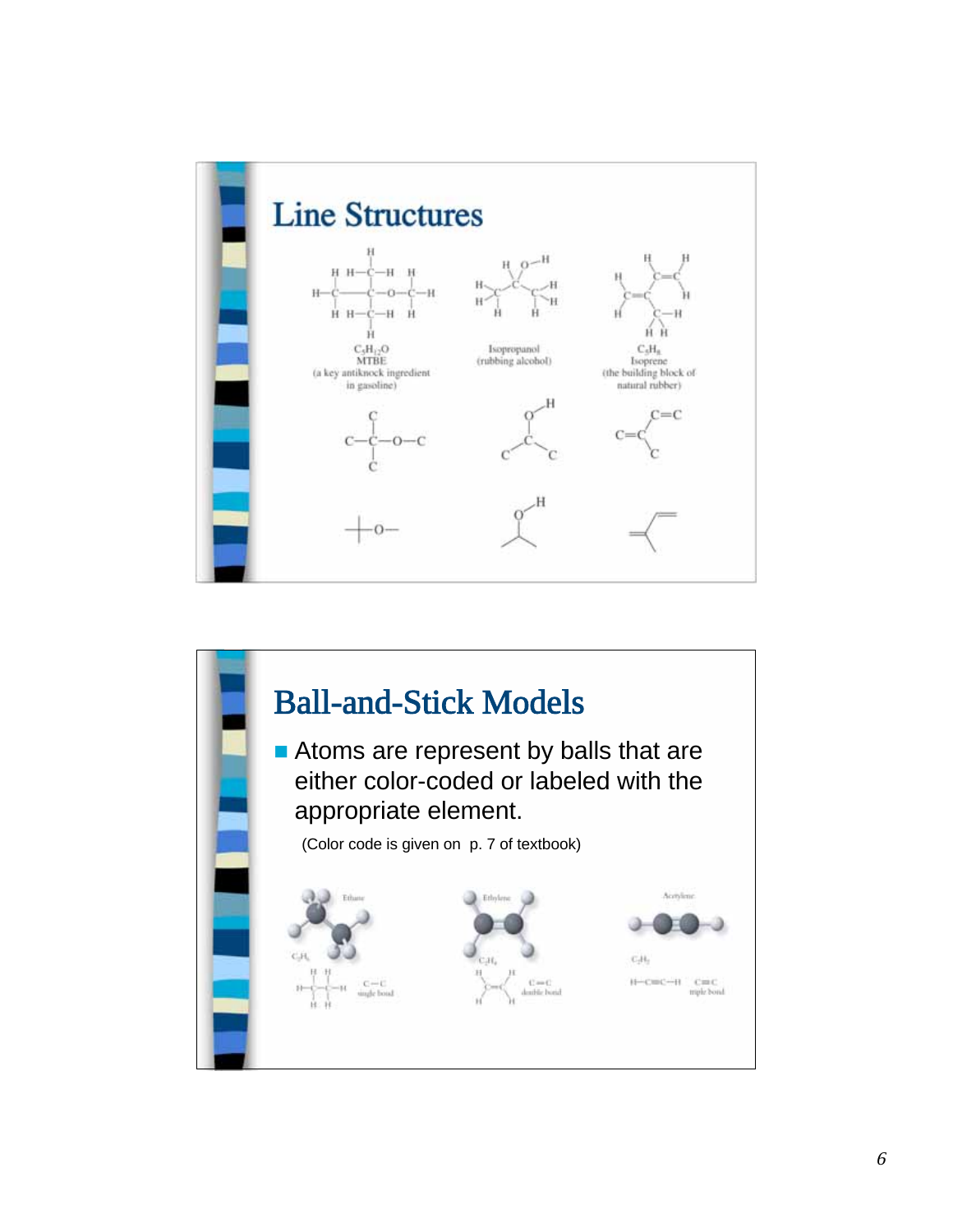

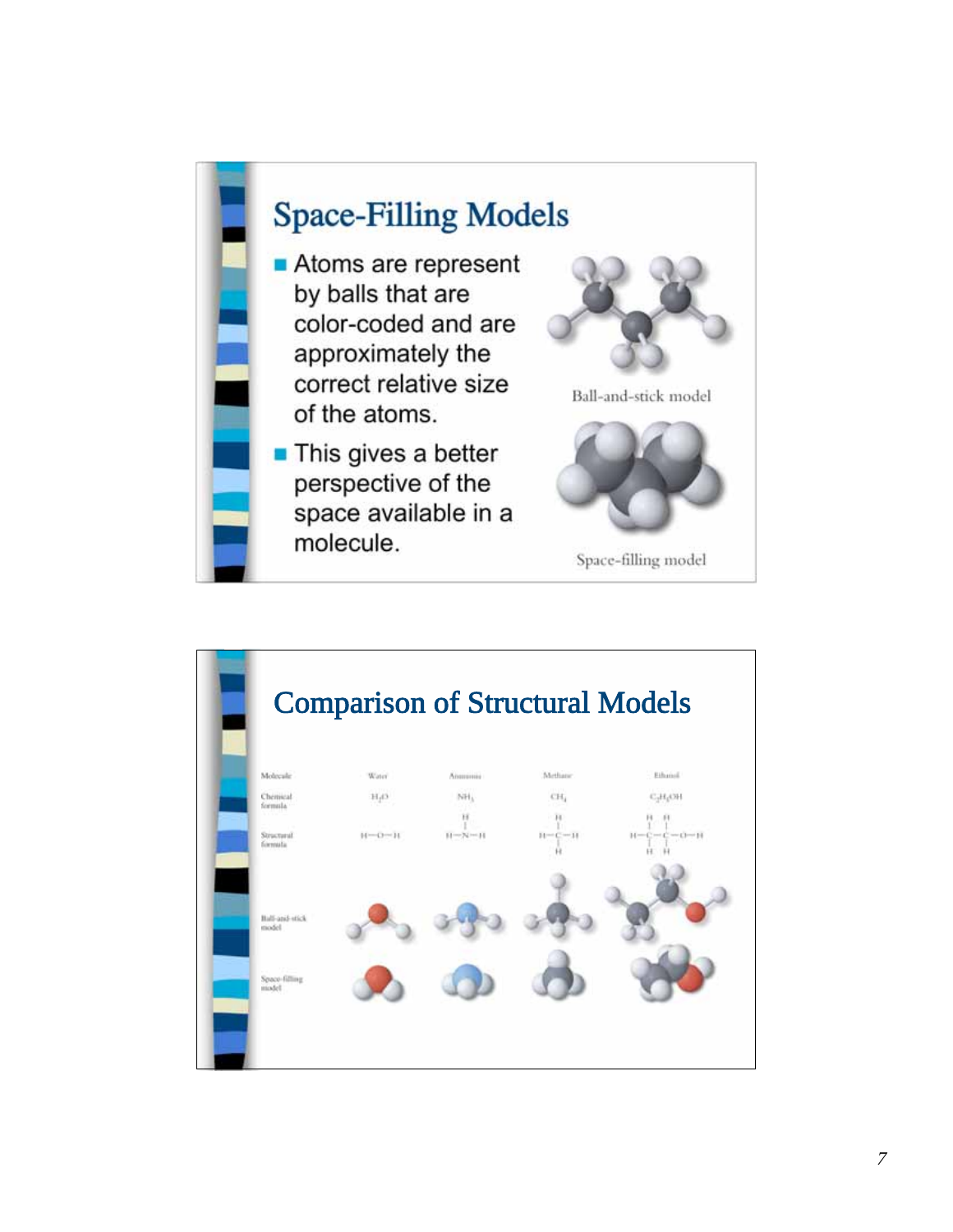

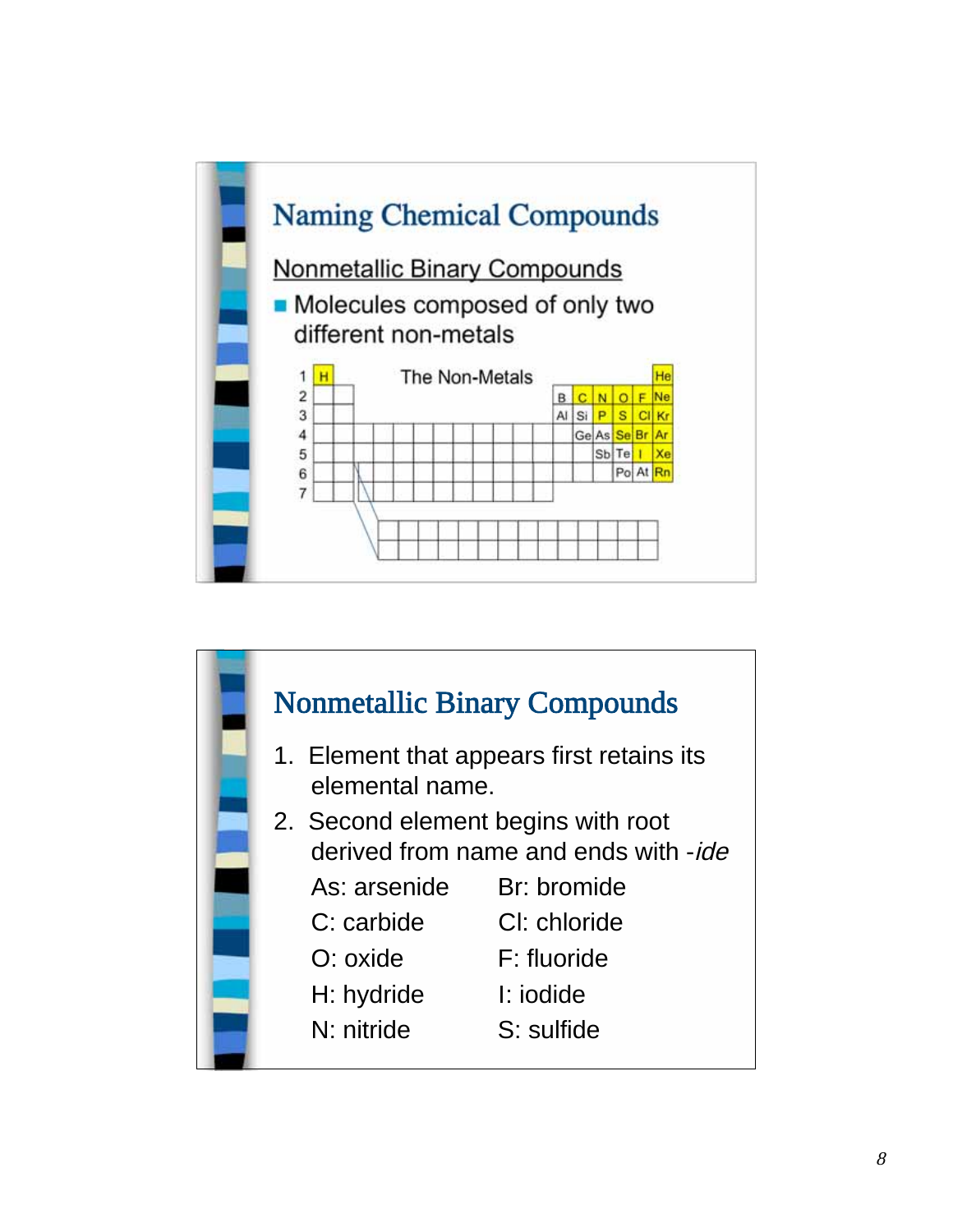

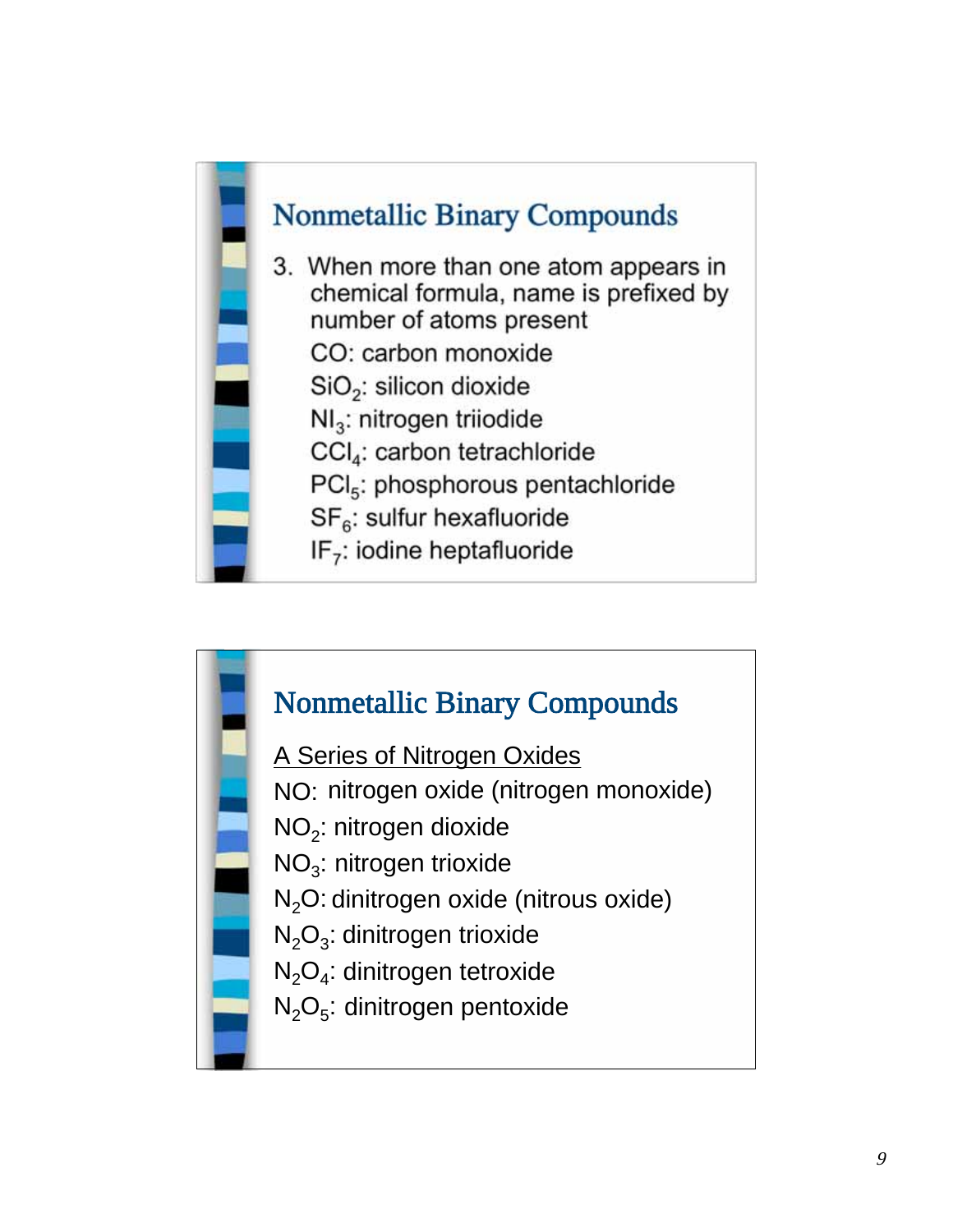

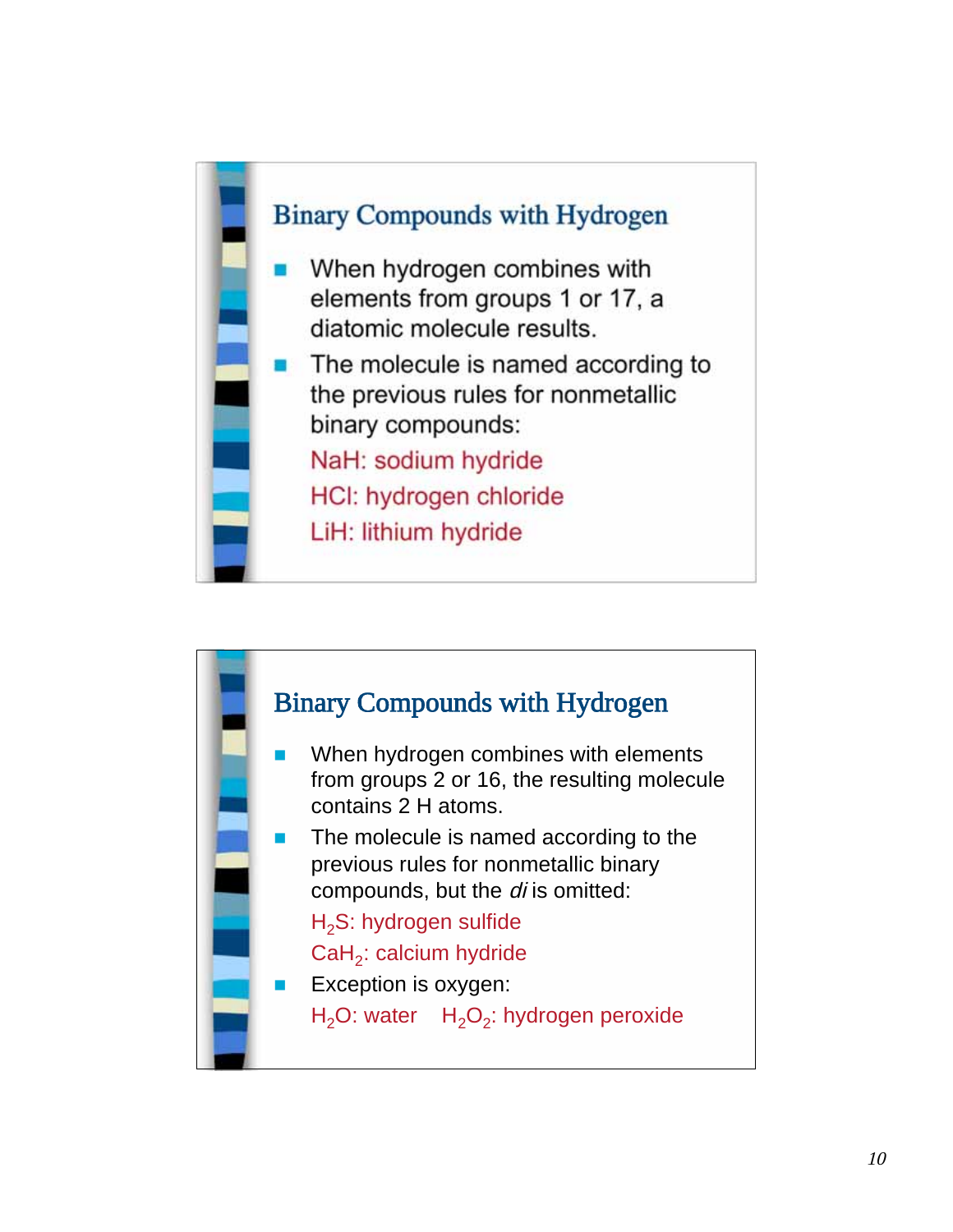

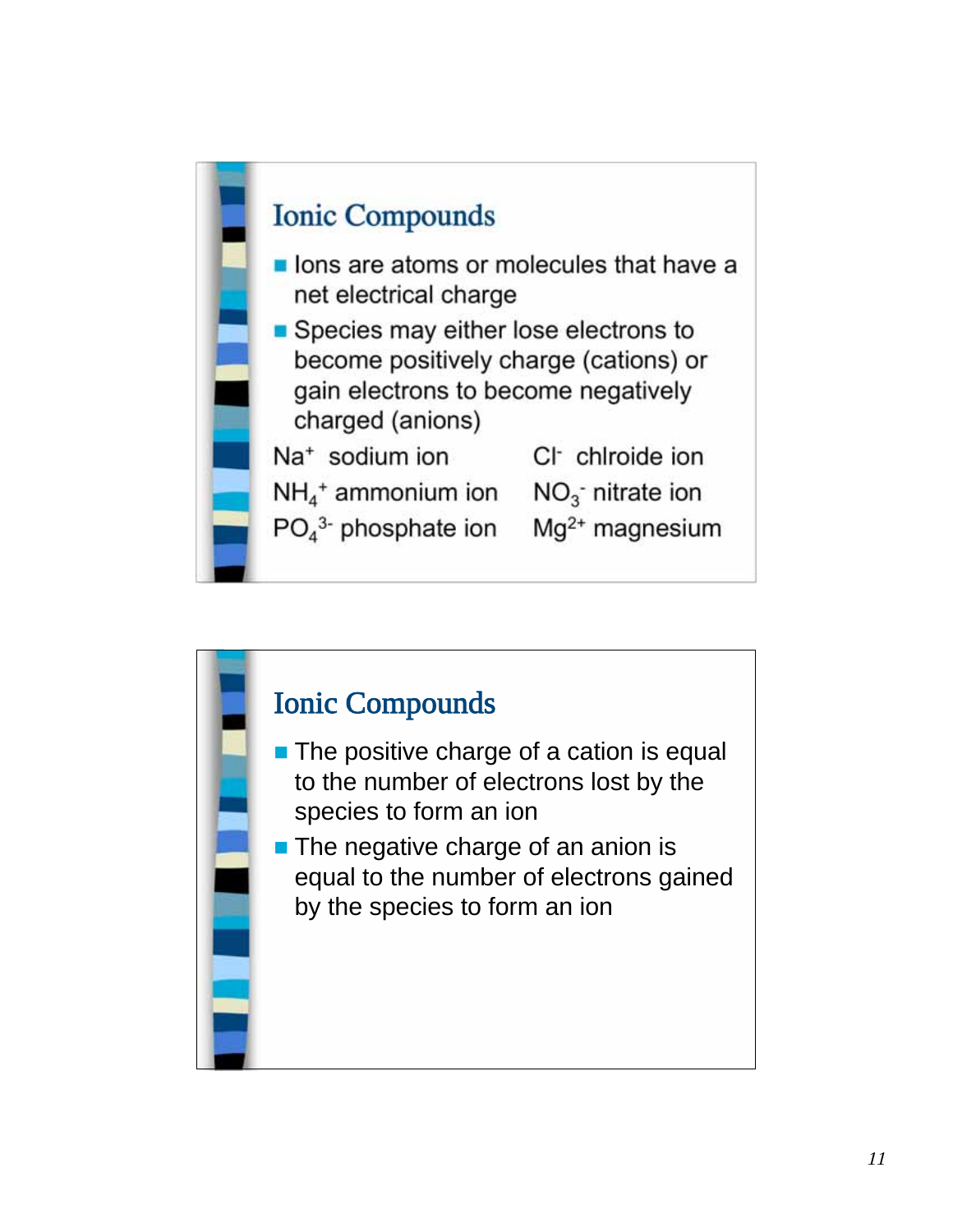

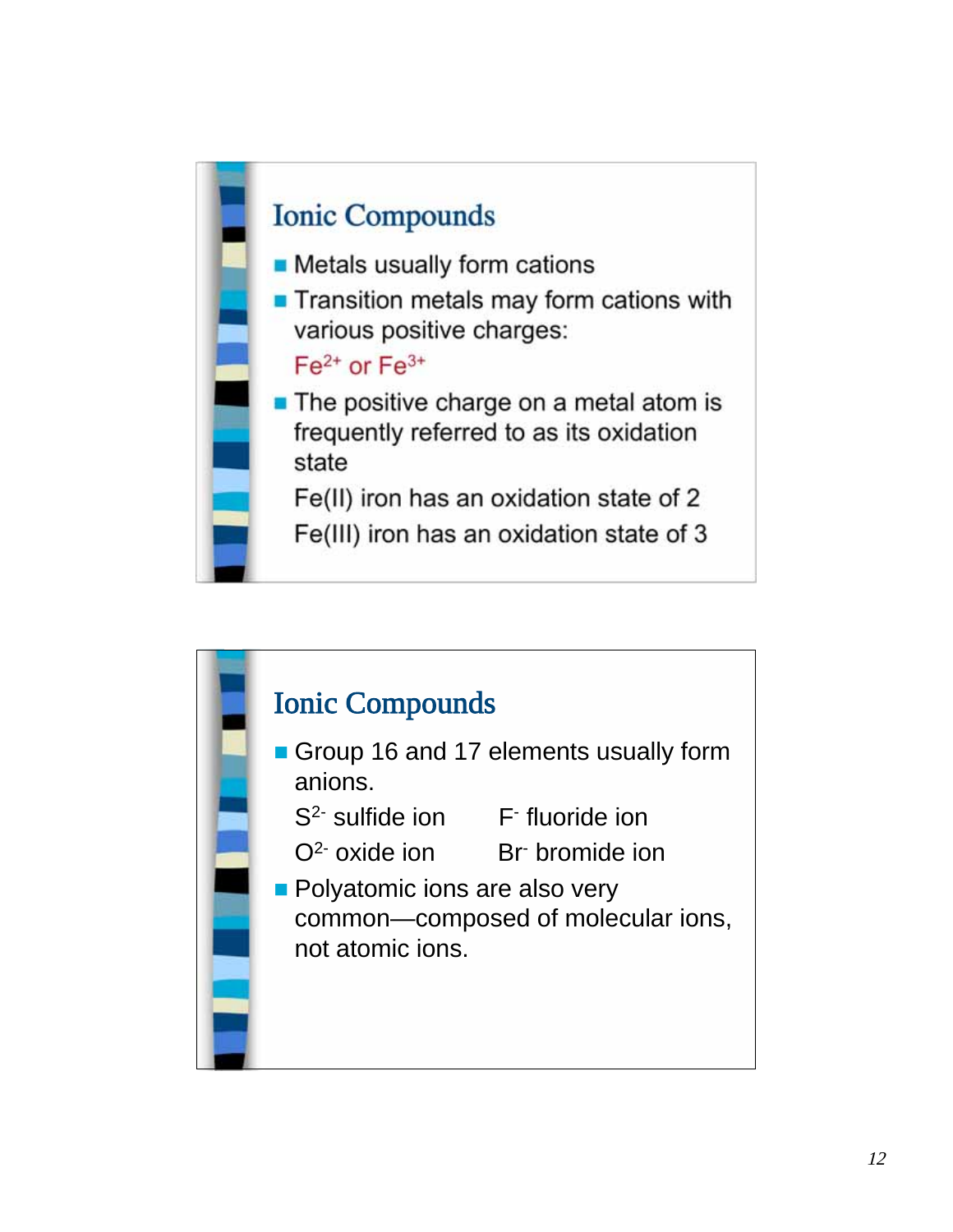

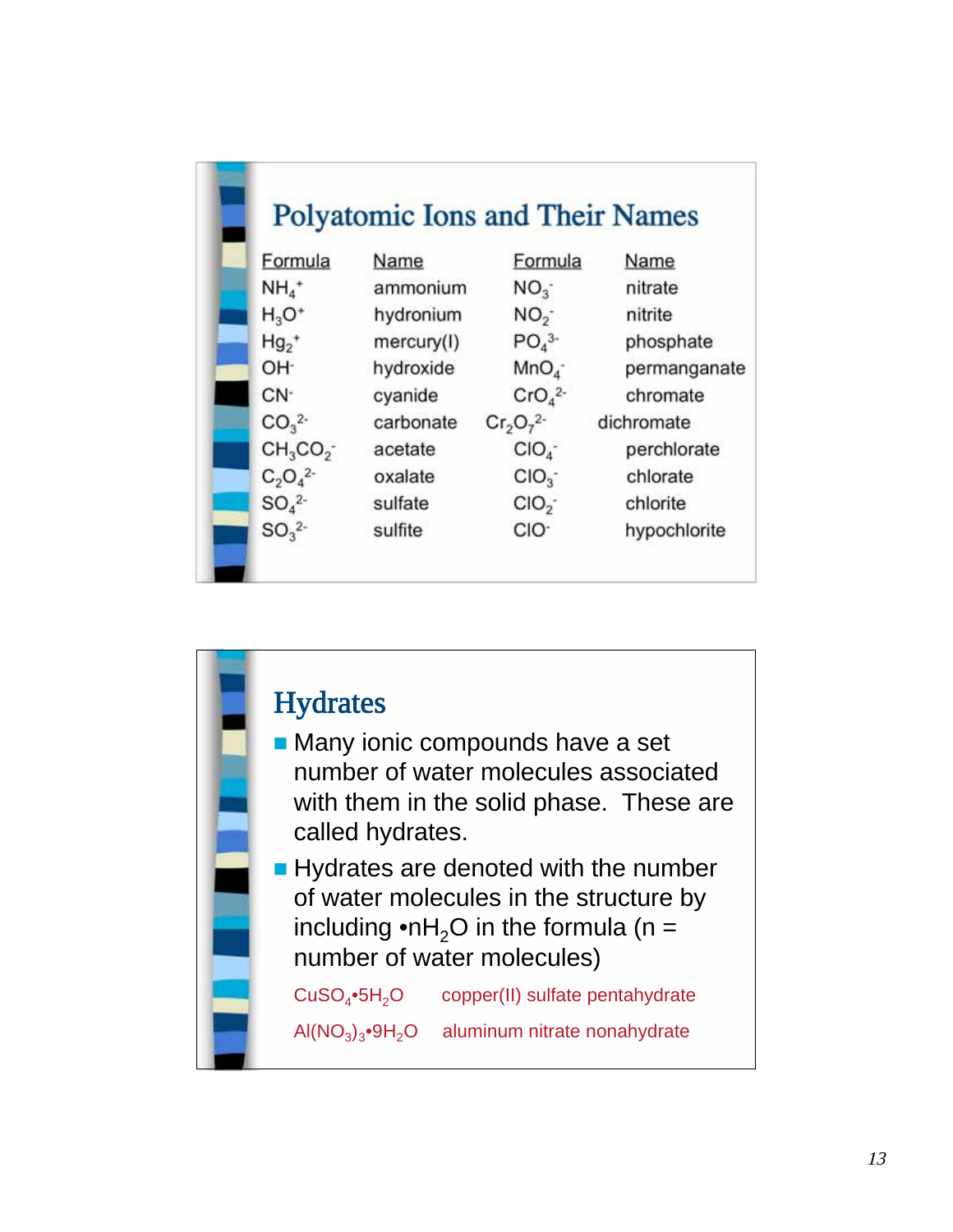

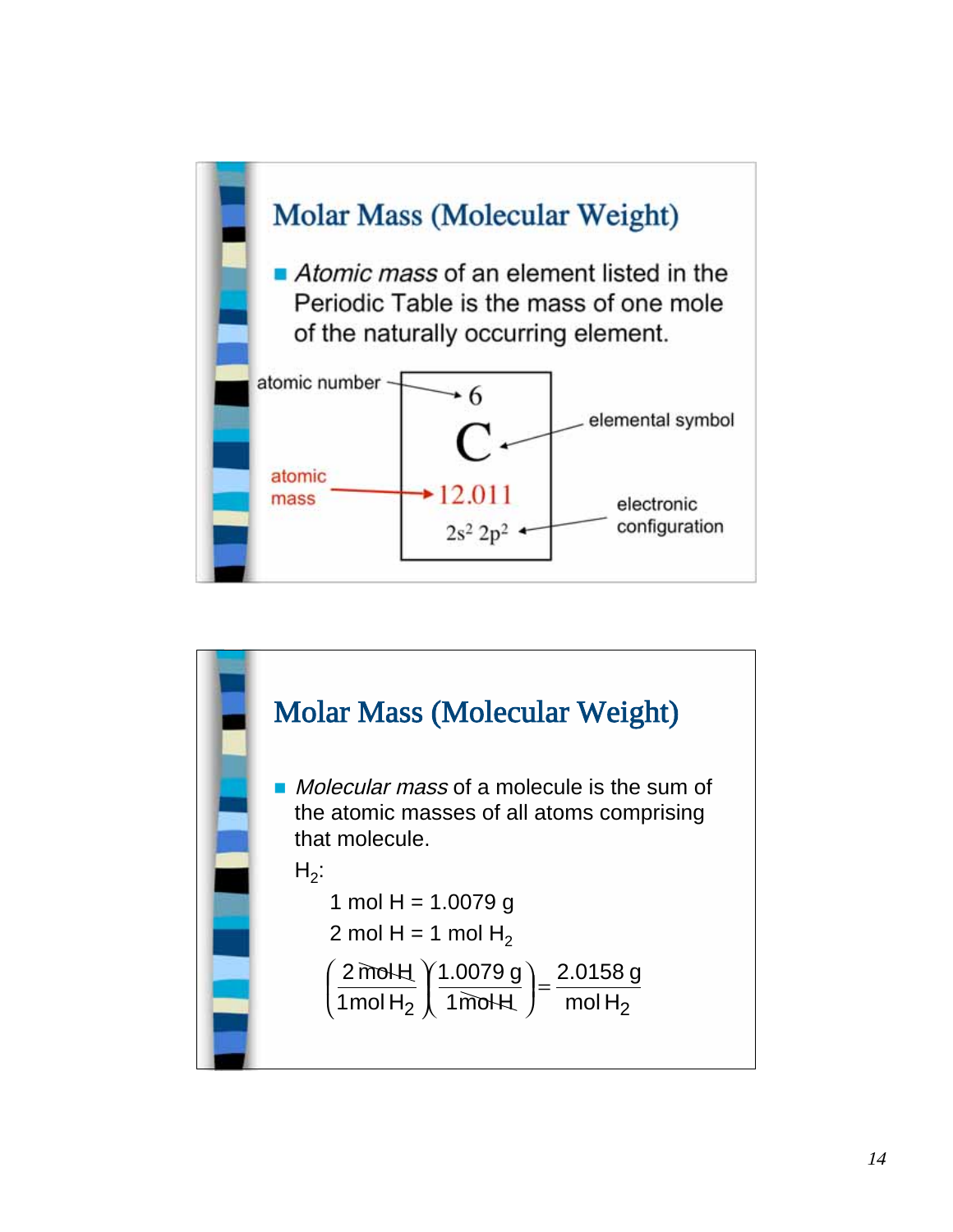

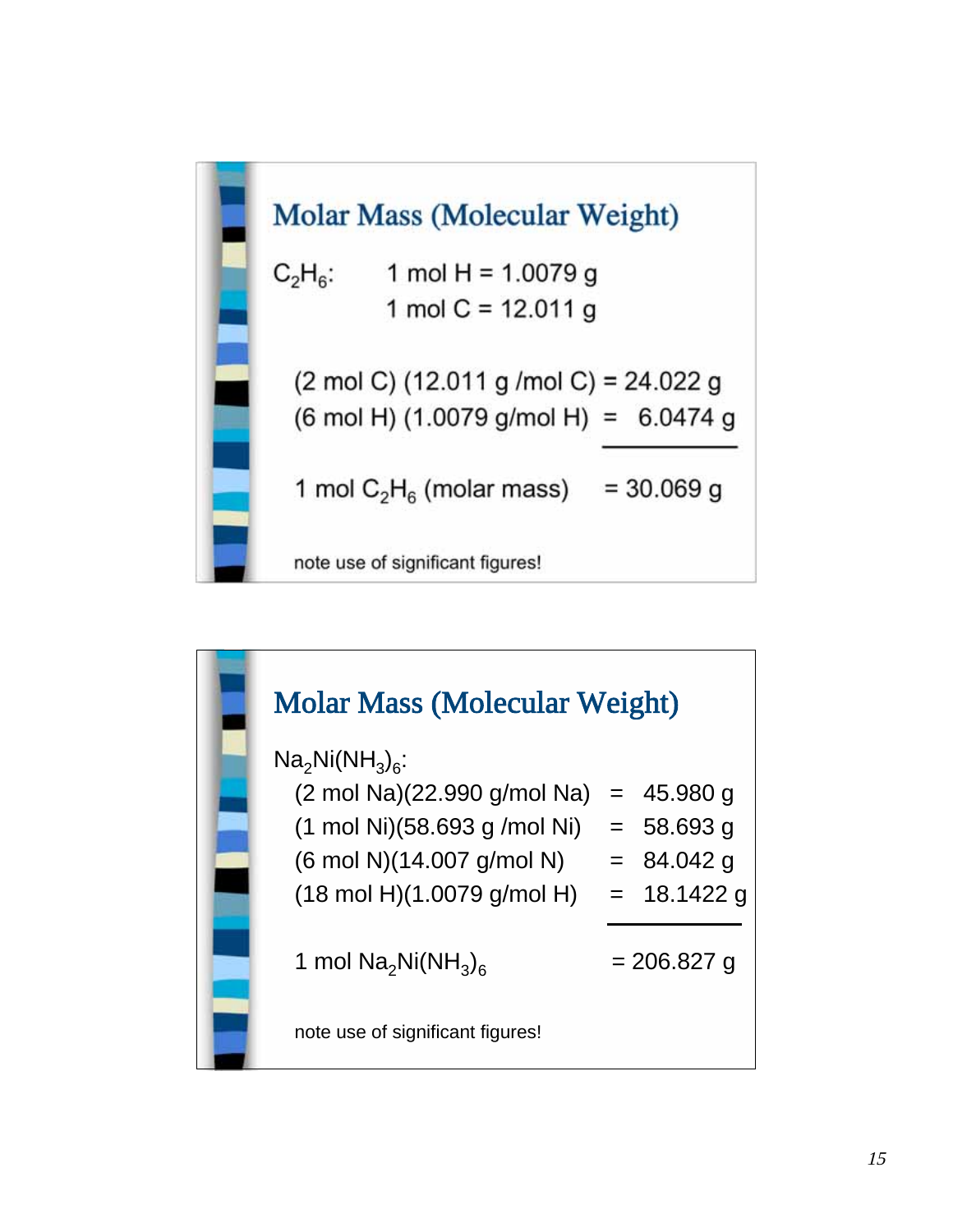

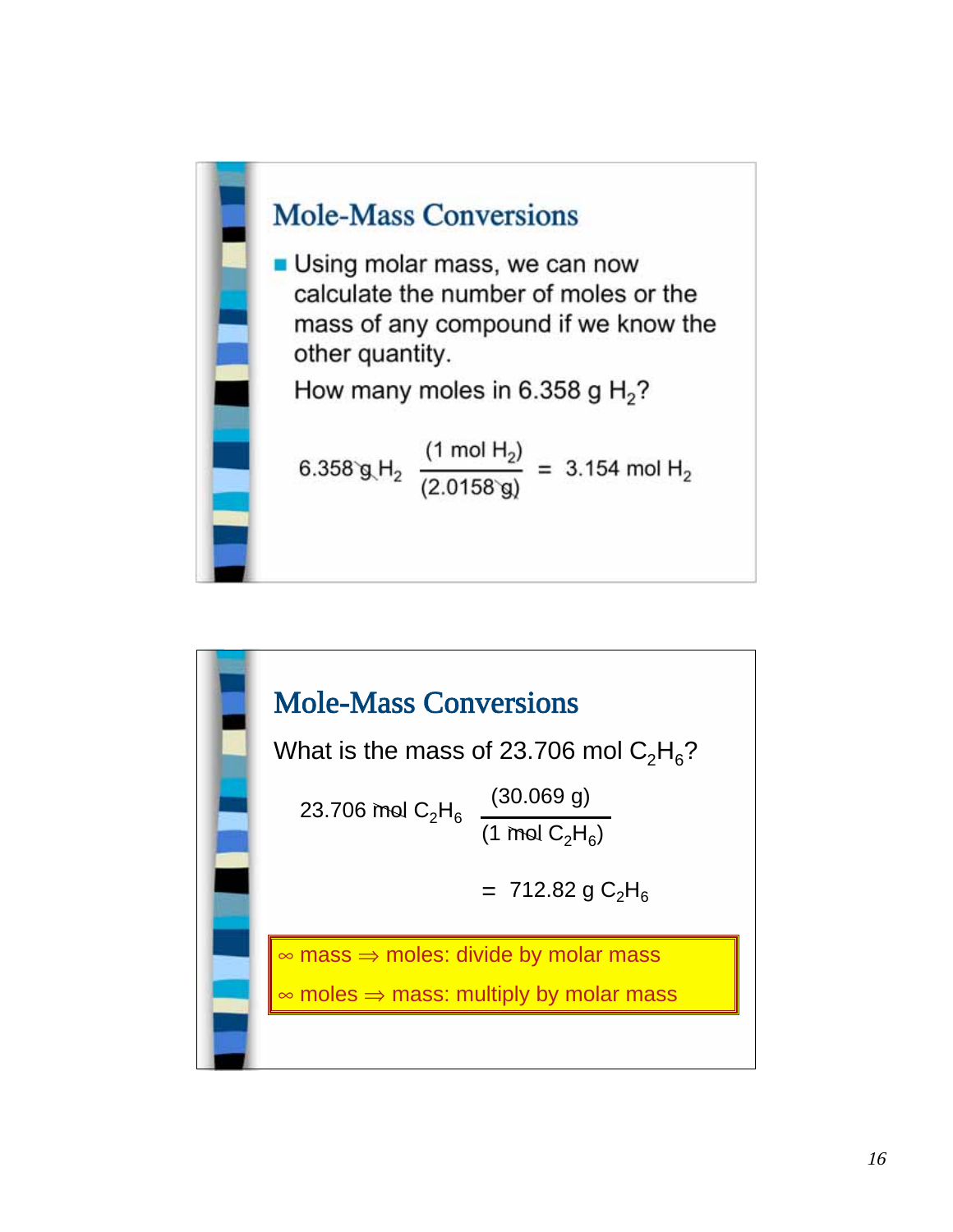

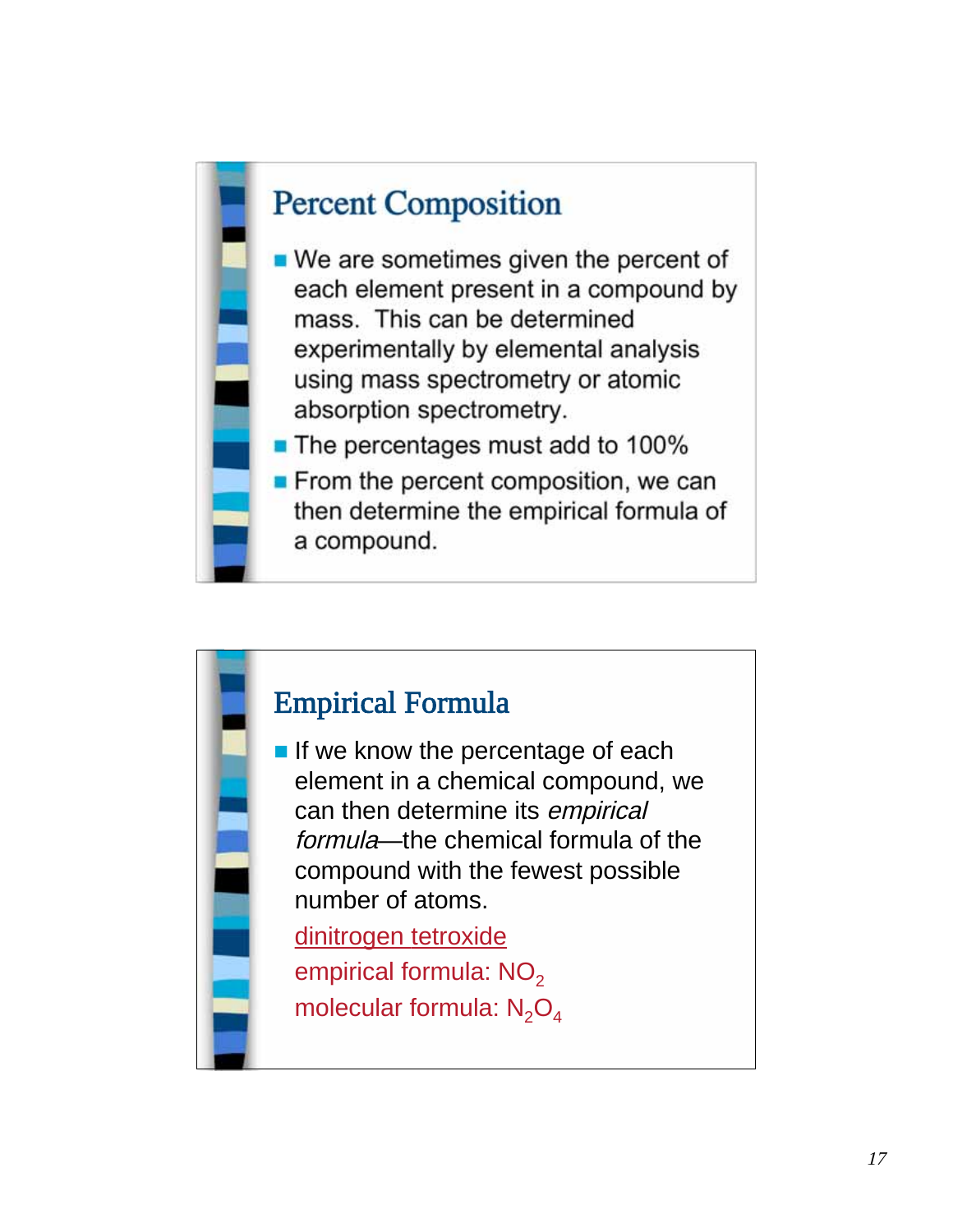